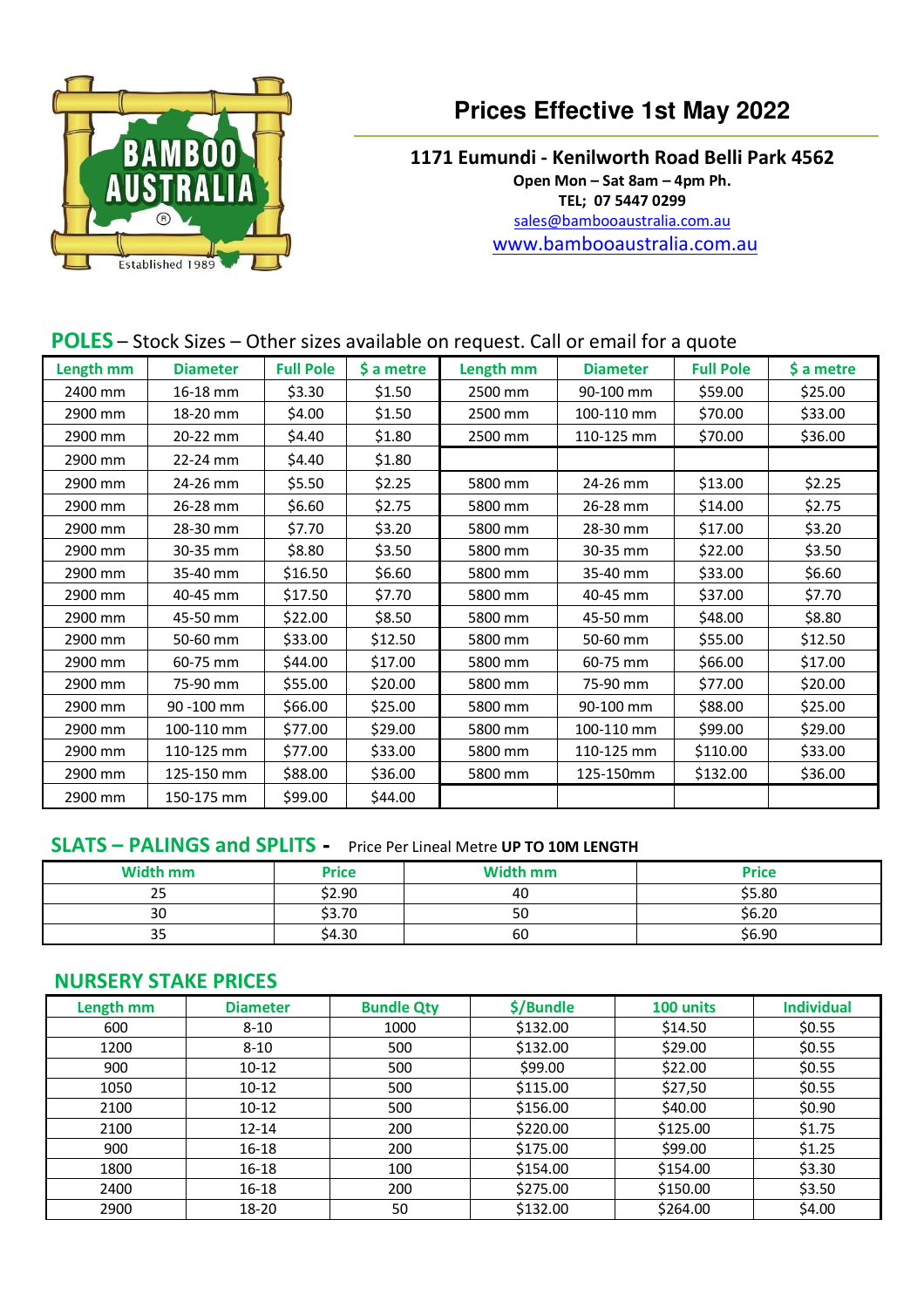# **TONKIN CANE FLY ROD POLES**

| Length mm | Diameter mm | <b>Price</b> |
|-----------|-------------|--------------|
| 2900      | 45-50       | \$33.00      |
| 2900      | $50 - 60$   | \$44.00      |
| 5800      | 45-50       | \$55.00      |
| 5800      | $50 - 60$   | \$66.00      |

## **TIPI POLES** – Price per set - Other sizes available on request. Call or email for a quote.

| <b>Tipi Size</b> | <b>Quantity of poles</b> | Pole length mm | <b>Pole Base</b> | <b>Pole set price</b> |
|------------------|--------------------------|----------------|------------------|-----------------------|
| <b>Feet</b>      | Per set                  |                | Diameter mm      | \$ inc GST            |
| Kids small 6ft   | 6                        | 1800           | 28-30            | \$37.00               |
| Kids medium 8ft  | 11                       | 2500           | 40-45            | \$150.00              |
| 12 <sup>ft</sup> | 14                       | 3600           | 60-75            | \$370.00              |
| 14ft             | 17                       | 4200           | 60-75            | \$495.00              |
| 16ft             | 17                       | 4800           | 75-90            | \$550.00              |
| 18ft             | 17                       | 5400           | 75-90            | \$620.00              |
| 20ft             | 17                       | 6000           | 75-90            | \$770.00              |
| 22ft             | 17                       | 6700           | 75-90            | \$980.00              |
| 26ft             | 17                       | 8000           | 75-90            | \$1,300.00            |

# **FLAG POLES** – Suitable for Bali and larger flags

| Length mm | Diameter (base) | <b>Price</b> |
|-----------|-----------------|--------------|
| 5800      | $24 - 26$       | \$13.00      |
| 5800      | $26 - 28$       | \$14.00      |
| 5800      | 28-30           | \$17.00      |
| 5800      | $30 - 35$       | \$22.00      |

#### CAUTION:

## AS A NATURAL PRODUCT, BAMBOO POLES CAN SPLIT IN A LOW HUMIDITY ENVIRONMENT. TO MINIMIZE THE RISK, KNOCK OUT THE INTERNAL NODAL MEMBRANE.

## POLES ARE NOT GUARANTEED AGAINST SPLITTING

#### All sizes are mm unless stated otherwise and all prices include GST

We can supply either individual or bulk from Australia's largest selection of bamboo poles, bulk order discounts available on request

> Supply and delivery service is available. Cost of delivery will depend on destination. Call or Email for a quote.

#### BAMBOO AUSTRALIA PTY LTD 1171 EUMUNDI-KENILWORTH RD BELLI PARK QLD 4562

TEL: 07 5447 0299 Fax: 07 5447 0154 Email: sales@bambooaustralia.com.au www.bambooaustralia.com.au Open 8:00am-4:00pm Mon-Sat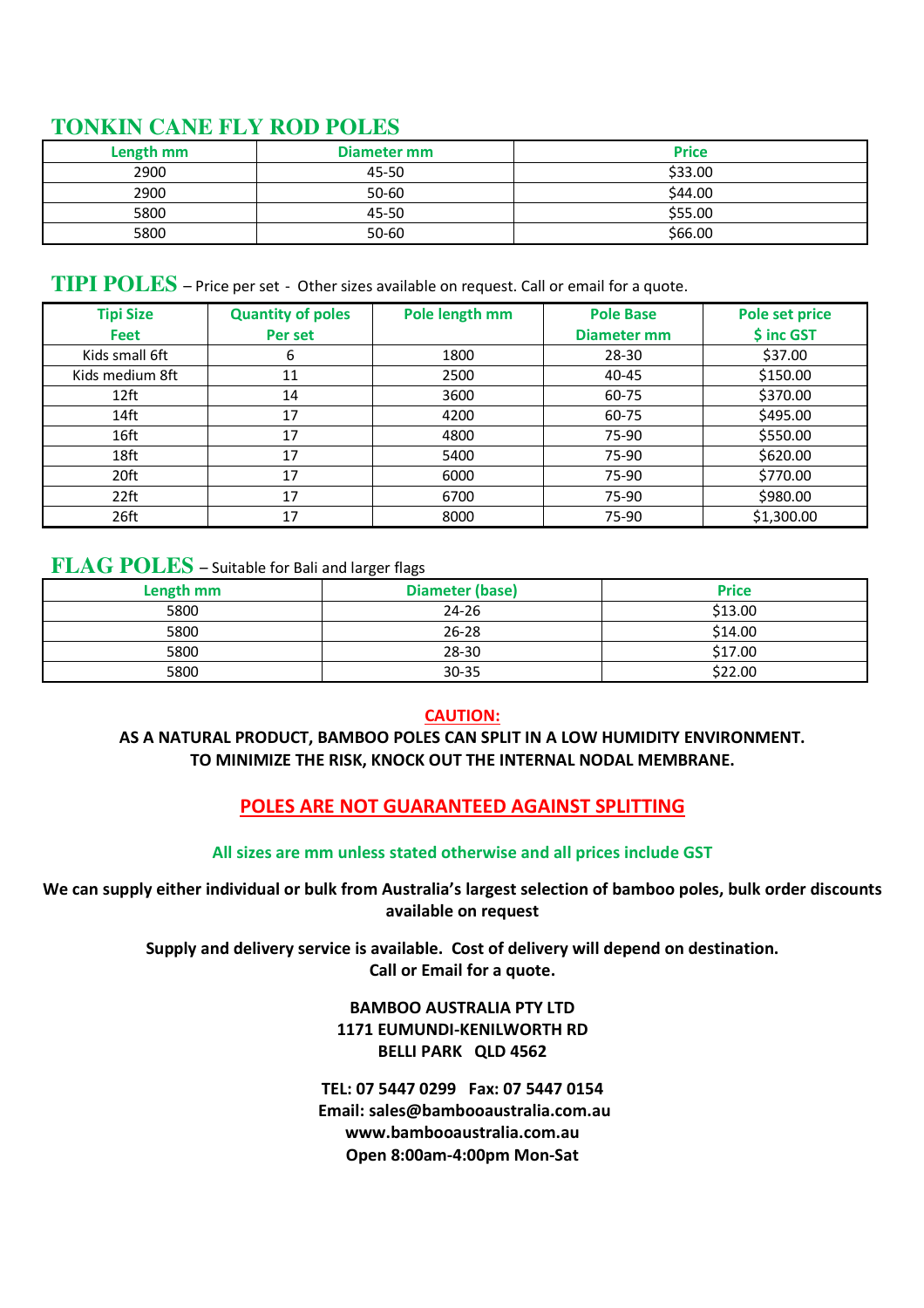#### EXPLANATIONS - PLEASE READ

The diameters listed are the nominal base widths. The diameters column indicates the range of the base sizes, Do not expect every pole to be an identical width. Bamboo is a natural product and tapers from base to tip. The tapering is less pronounced on shorter and thicker sizes. A 2 metre long pole will have less tapering than that of a 5.8metre length. Natural poles are grey/green air dried poles.

Green poles are freshly cut. Natural Dried They are a light brown color. Scrubbed & dried.

When ordering, please take the above information into consideration.



Natural Dried Poles





Green Poles



Black Poles Poles Cutting/Splitting

#### PRESERVATION:

Our policy is to avoid the use of toxic chemicals on the farm. The poles we supply are mostly untreated and nontoxic. They are suitable for most sensitive environmental applications; unfortunately this may result in seasonal insect or fungal attack unless treated. To protect your purchase we suggest that you treat the poles in a manner suitable for the intended use. We highly recommend applying a coat of clear epoxy coating to help extend pole life and minimize fungal or insect attack.

CAUTION: AS A NATURAL PRODUCT, BAMBOO POLES CAN SPLIT IN A LOW HUMIDITY ENVIRONMENT. TO MINIMISE THE RISK, KNOCK OUT THE INTERNAL NODAL MEMBRANE.



Coloured Poles Tipi Poles



Bali Flag Poles



Poles can be split into various longitudinal widths. Price depends on width and length.

POLES ARE NOT GUARANTEED AGAINST **SPLITTING**